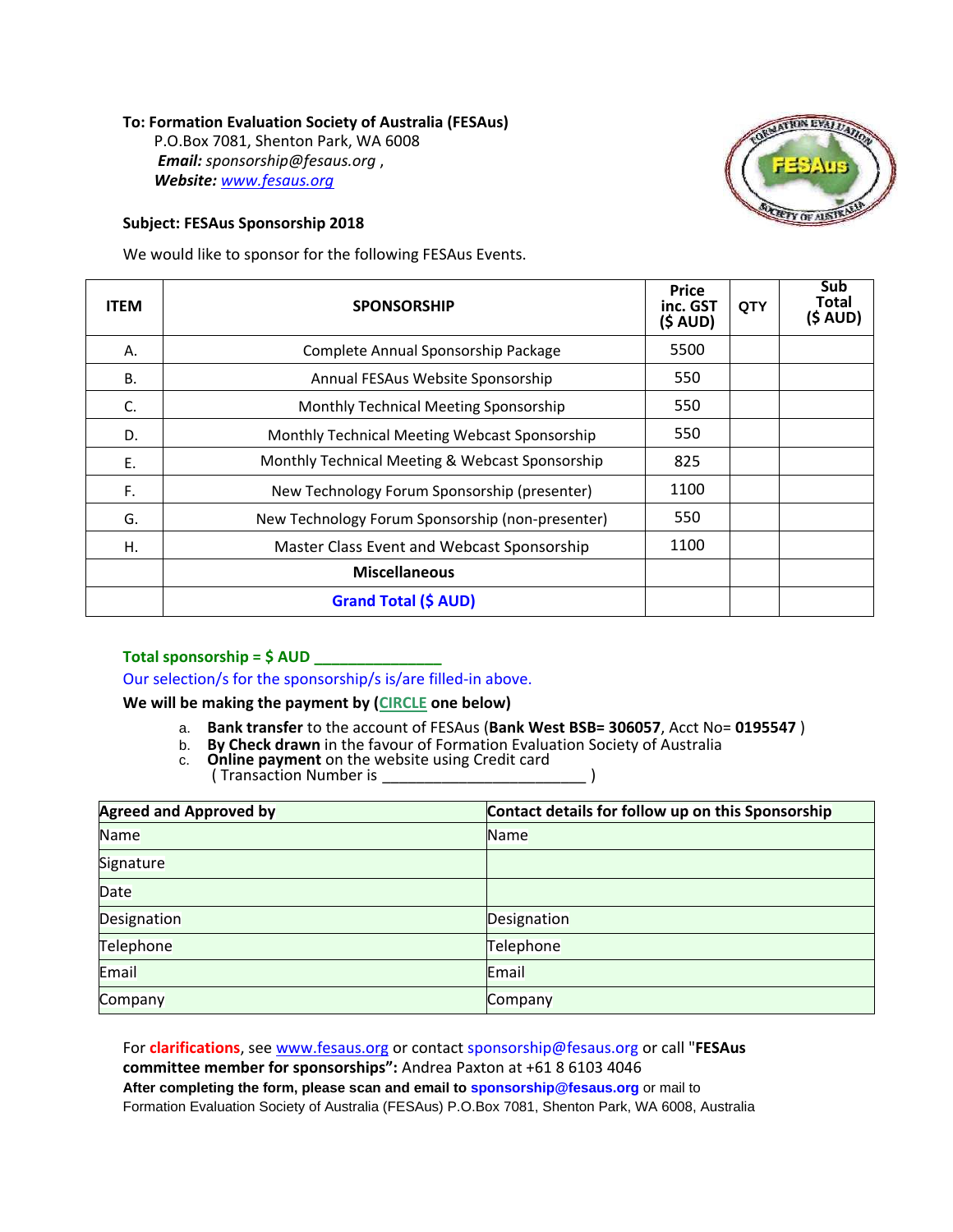| <b>ITEM</b> | Sponsorship                                                                 | Includes                                                                                                                                                                                                                                                                                                                                                                                                                                          | Price (\$ AUD)<br>excl. GST            |
|-------------|-----------------------------------------------------------------------------|---------------------------------------------------------------------------------------------------------------------------------------------------------------------------------------------------------------------------------------------------------------------------------------------------------------------------------------------------------------------------------------------------------------------------------------------------|----------------------------------------|
| A           | Complete Annual<br>Sponsorship                                              | Annual FESAus Website Sponsorship (ITEM B)<br>5 x Monthly Technical Meeting & Webcast Sponsorship (ITEM E)<br>Master Class Event & Webcast Sponsorship (ITEM H)                                                                                                                                                                                                                                                                                   | 5000.00<br>(five thousand)             |
| B           | <b>Annual FESAus</b><br>Website<br>Sponsorship                              | Logo on front of page of FESAus website with link to your preferred web address (logo<br>can be up to 100 (width) x 50 (height) pixels)<br>Logo displayed for 12 calendar months and limited to eight companies<br>٠                                                                                                                                                                                                                              | 500.00<br>(five hundred)               |
| C           | <b>Monthly Technical</b><br>Meeting<br>Sponsorship                          | Logo of the sponsoring company will be put on the screen 20min before the talk<br>٠<br>Opportunity to present promotion material on a table in the entrance hall to the meeting<br>room<br>Company's logo as sponsors on the bulk email that announces the event, currently sent<br>to 500 Formation Evaluation professionals who have all opted in the mailing list<br>Exclusive sponsorship opportunity limited to one company per monthly meet | 500.00<br>(five hundred)               |
| D           | <b>Monthly Technical</b><br><b>Meeting Webcast</b><br>Sponsorship           | Sponsoring company logo displayed with the webcast (webcasts are accessible via<br>٠<br>www.fesaus.org and non-members will be able to see the sponsors list and the<br>introductory slide of the webcast, while members will have full access. Each webcast will<br>be available for at least 2 years)<br>Limited to two companies per webcast<br>$\blacksquare$                                                                                 | 500.00<br>(five hundred)               |
| E           | <b>Monthly Technical</b><br>Meeting &<br>Webcast<br>Sponsorship<br>Combined | 25% discount when combining the above C and D sponsorships<br>٠<br>Specific details as described in Monthly Technical Meeting Sponsorship (C) & Monthly<br>Technical Meeting Webcast Sponsorship (D) apply                                                                                                                                                                                                                                        | 750.00<br>(seven hundred<br>and fifty) |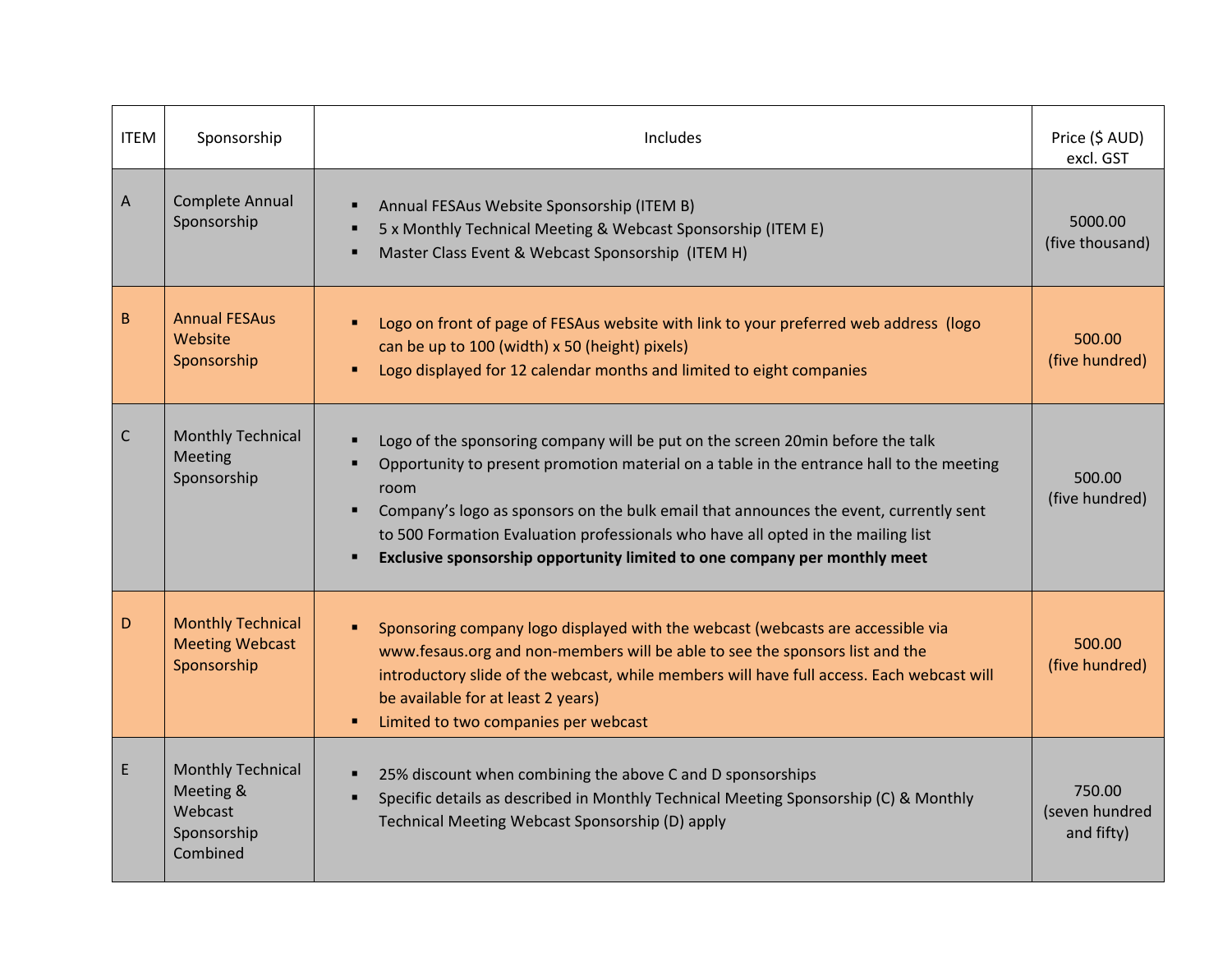| <b>ITEM</b> | Sponsorship                                                      | Includes                                                                                                                                                                                                                                                                                                                                                                                                                                                                                                                                                                                                                                                                                                                                                                                                                                                                                                                                                                                                                                                                                                                                 | Price (\$ AUD)<br>excl. GST |
|-------------|------------------------------------------------------------------|------------------------------------------------------------------------------------------------------------------------------------------------------------------------------------------------------------------------------------------------------------------------------------------------------------------------------------------------------------------------------------------------------------------------------------------------------------------------------------------------------------------------------------------------------------------------------------------------------------------------------------------------------------------------------------------------------------------------------------------------------------------------------------------------------------------------------------------------------------------------------------------------------------------------------------------------------------------------------------------------------------------------------------------------------------------------------------------------------------------------------------------|-----------------------------|
| F           | <b>New Technology</b><br>Forum<br>Sponsorship<br>(presenter)     | Logo of the sponsoring company to be displayed during presentation slot allocated (20<br>$\blacksquare$<br>minutes)<br>Option to display the presentation as a webcast (webcasts are accessible via<br>п.<br>www.fesaus.org and non-members will be able to see the sponsors list and the introductory<br>slide of the webcast, while members will have full access. Each webcast will be available for<br>at least 2 years).<br>Logo of the sponsoring company will be put on the screen 20 minutes before the forum<br>$\blacksquare$<br>commences<br>Opportunity to present promotion material on a table in the entrance hall to the meeting<br>$\blacksquare$<br>room<br>Company's logo as sponsors on the bulk email that announces the event, currently sent to<br>$\blacksquare$<br>over 200 Formation Evaluation professionals who have all opted in the mailing list<br>Company's name mentioned as sponsors in Petrophysics, the international magazine of<br>$\blacksquare$<br>SPWLA (if article is selected for publication)<br>Limited to approx. nine companies, scheduled to be held in September 2015<br>$\blacksquare$ | 1000.00<br>(one thousand)   |
| G           | New Technology<br><b>Forum</b><br>Sponsorship<br>(non-presenter) | Logo of the sponsoring company will be put on the screen 20 minutes before the forum<br>commences<br>Opportunity to present promotion material on a table in the entrance hall to the meeting<br>room<br>Company's logo as sponsors on the bulk email that announces the event, currently sent to<br>over 200 Formation Evaluation professionals who have all opted in the mailing list<br>Company's name mentioned as sponsors in Petrophysics, the international magazine of<br>SPWLA (if article is selected for publication)<br>Limited to five companies, scheduled to be held in September 2015<br>٠                                                                                                                                                                                                                                                                                                                                                                                                                                                                                                                               | 500.00<br>(five hundred)    |